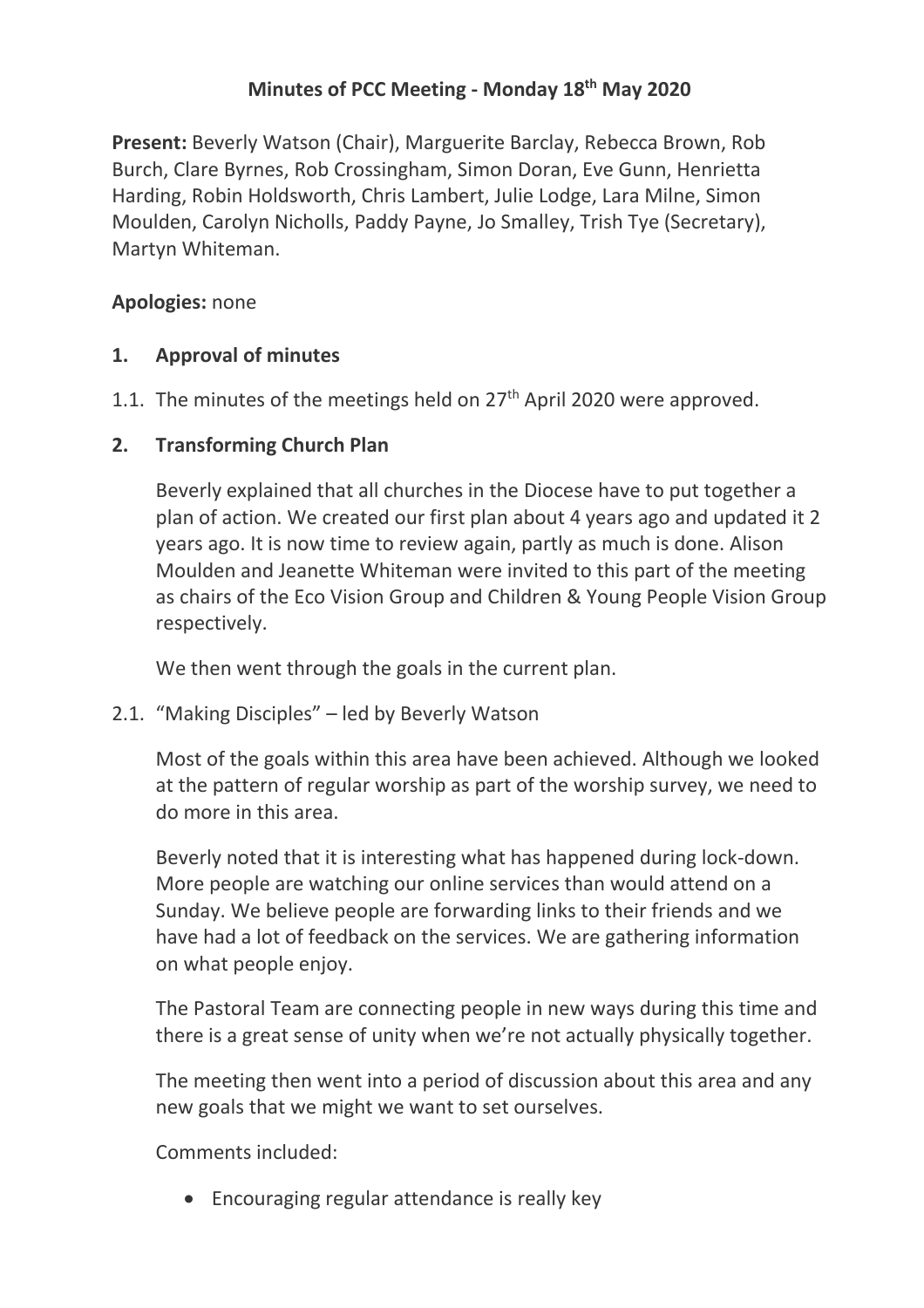- It has been shown that church isn't just about the building. How do we continue to reach out to individuals?
- We're experiencing a different type of worship, so it's good to see what we learn from that.
- We now have a unique opportunity as we have had to change our style and we need to capture that.
- Communities have been brought together by COVID-19. We need to think about what we do as a congregation to be involved in the community.
- We need to think about communicating to the wider community and get out to the new people we have established contact with.
- We have shown that when we communicate digitally, we are connecting with a lot more people.
- We must capture feedback now as there's a danger that we'll forget
- The new plan should include a course, perhaps Alpha.
- When we're able to have church services again we should continue to run online services in parallel. It's much easier for people to transition to the building if they have experienced us online first.
- Continuing online services will also support those who have concerns over the physical setting.
- A great advantage of the online service is that you can watch at a time that suits.

### 2.2. "Growing youth and children's ministry" – led by Jeanette Whiteman

Jeanette explained that this plan was put in place prior to her taking the vision group chair role in September.

The Matrix youth hub has had relative success, although not a huge number attending. There has been an issue finding volunteers. The highest attendance has been around twelve, but usually more like six. Carolyn thinks that it is great for getting youngsters together, but there is no spiritual input.

We need to look at our youth and try to think about how we can encourage and develop their faith. Are we providing anything meaningful for the youth at All Saints?

The meeting then went into a period of discussion about this area and any new goals that we might we want to set ourselves.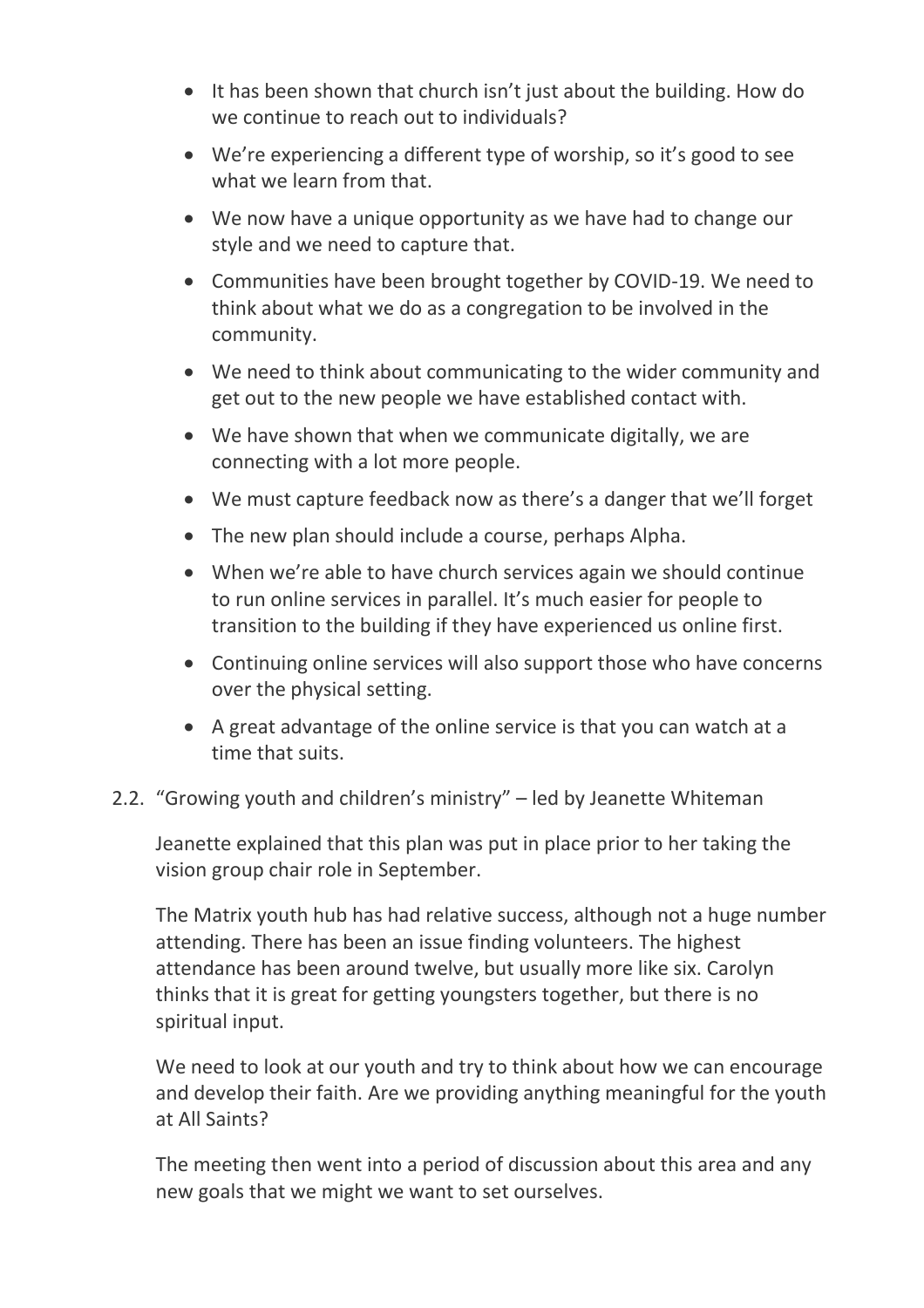Comments included:

- We are about to go down in numbers at Quest because of numbers coming through. We shouldn't panic as we do have gaps in our age ranges. It is, however, difficult when you get below a critical mass.
- There are many families being contacted by the pastoral team, they just don't tend to come to church.
- It's important that we connect with parents as well as the children. The Toddler Group is very successful with Jeanette, Carolyn, Rosemary and Trish all helping Vanessa. We see a large number of children and parents/carers. We hope to do Messy Toddlers once per term – aiming to bridge the gap between the hall and church. We could introduce a few Christian songs at the end and a bible story in that setting. We are able to share with them, when appropriate as we befriend them.
- Messy Church in the schools is well attended and Beverly has a big impact at QE through regular assemblies and some teaching. The children also come to the church two or three times per year.
- Our work in schools is a huge opportunity to connect with the local children. Jeanette has a vision of being able to disciple and nurture their spiritual growth.
- 2.3. "Improving church buildings" led by Robin Holdsworth

Robin commented that we have achieved a lot in church and hall. There are some outstanding issues, which lock-down hasn't helped, including finishing the Reading Room, the library roof and the blinds in hall.

Robin raised the question of what our buildings are doing for the community in Onslow Village? Should we do a lot of work if the people aren't coming? How quickly should we move? Should we plan short or long term? Do we worry about long term or just deal with immediate issues, e.g. toilets and the kitchen?

Beverly thanked Robin and the premises team; it is phenomenal what we have achieved.

The meeting then went into a period of discussion about this area and any new goals that we might we want to set ourselves.

Comments included: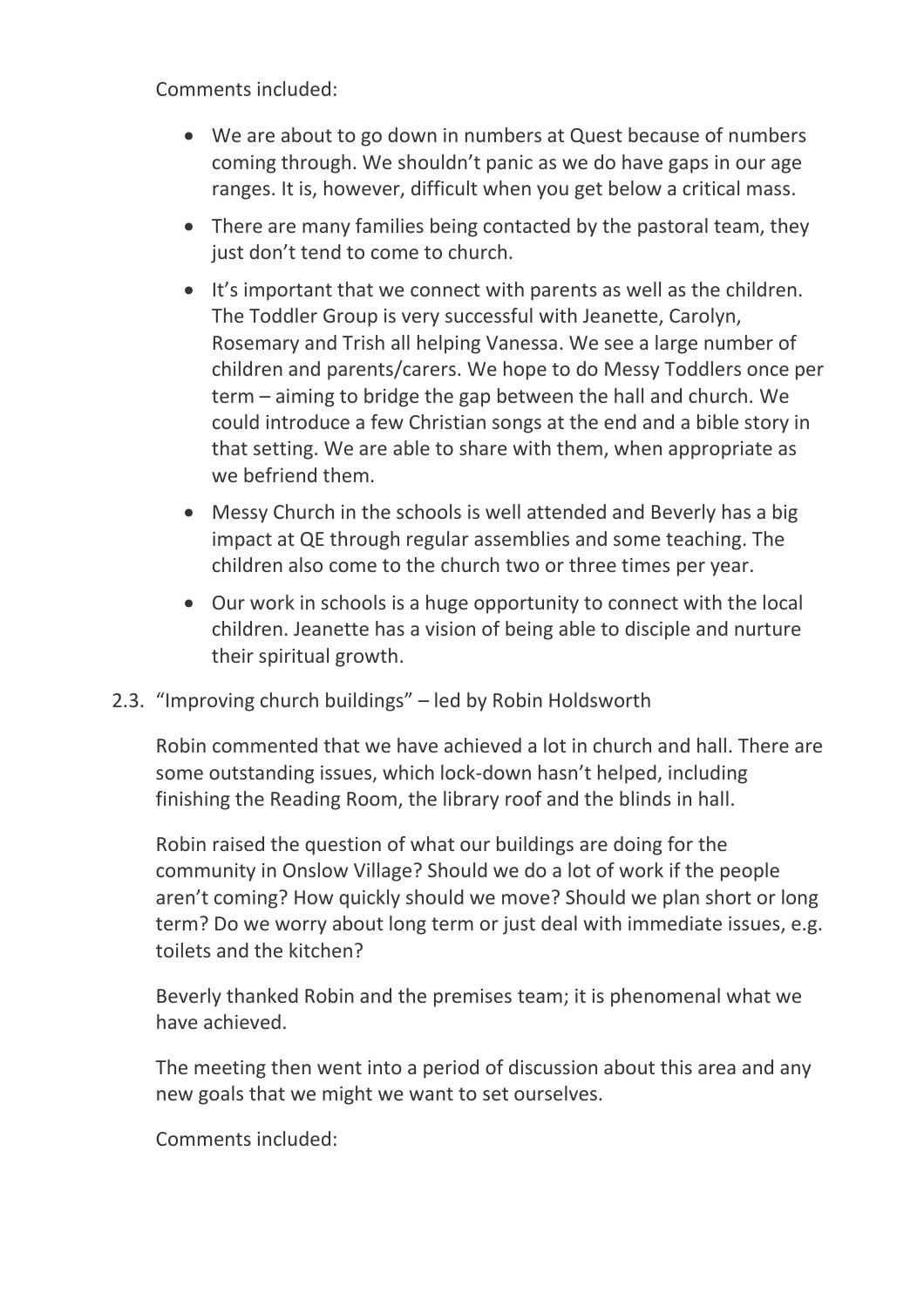- In terms of planning one way to look at it is the Church of England's net zero carbon target in 10 years' time. This will probably direct what we do in the first instance. When we understand what that means, other things may come from that. We will definitely need to do things to the building.
- When we looked at our vision for the building, we didn't entirely agree what 10 years ahead looks like. However, when we address a short-term problem, it is at least in keeping with the longer term ideas that we have.
- Storage is a continuing issue and one that is important to the Montessori Nursery.
- What we need from our buildings may be good to look at again when we go back to 'normality'. We are currently in a period of transition. By September, when we develop this plan more, we might be nearer to knowing what is needed.
- When we reflect on the whole amount of work, we need to think about how ambitious we should be. We're often low on volunteers. We need to make sure the totality is achievable and prioritise to best use resources.
- This would be a good time to continue the chair appeal. We have about £3.5k to raise. A show of hands suggested that we press on with the appeal.

### 2.4. "Become a bronze eco-church" – led by Alison Moulden

Alison took the Vision Group lead over from Trish and after achieving our Bronze award. We are trying to get silver award and we're very close. We need to do more in the 'outreach' category and this is difficult when church is closed. We had been planning an Eco Fair, but are now thinking we could have an Eco talk instead.

**Proposal**: That we hold an interview/talk with Bruce Parry a noted environmental author and film maker. **Proposed:** Simon Moulden; **Seconded:** Eve Gunn; Unanimously agreed.

The event will be held over Zoom, but with people registering for free via EventBrite. We will advertise to the wider community as an All Saints' Event as part of our Eco Church credentials.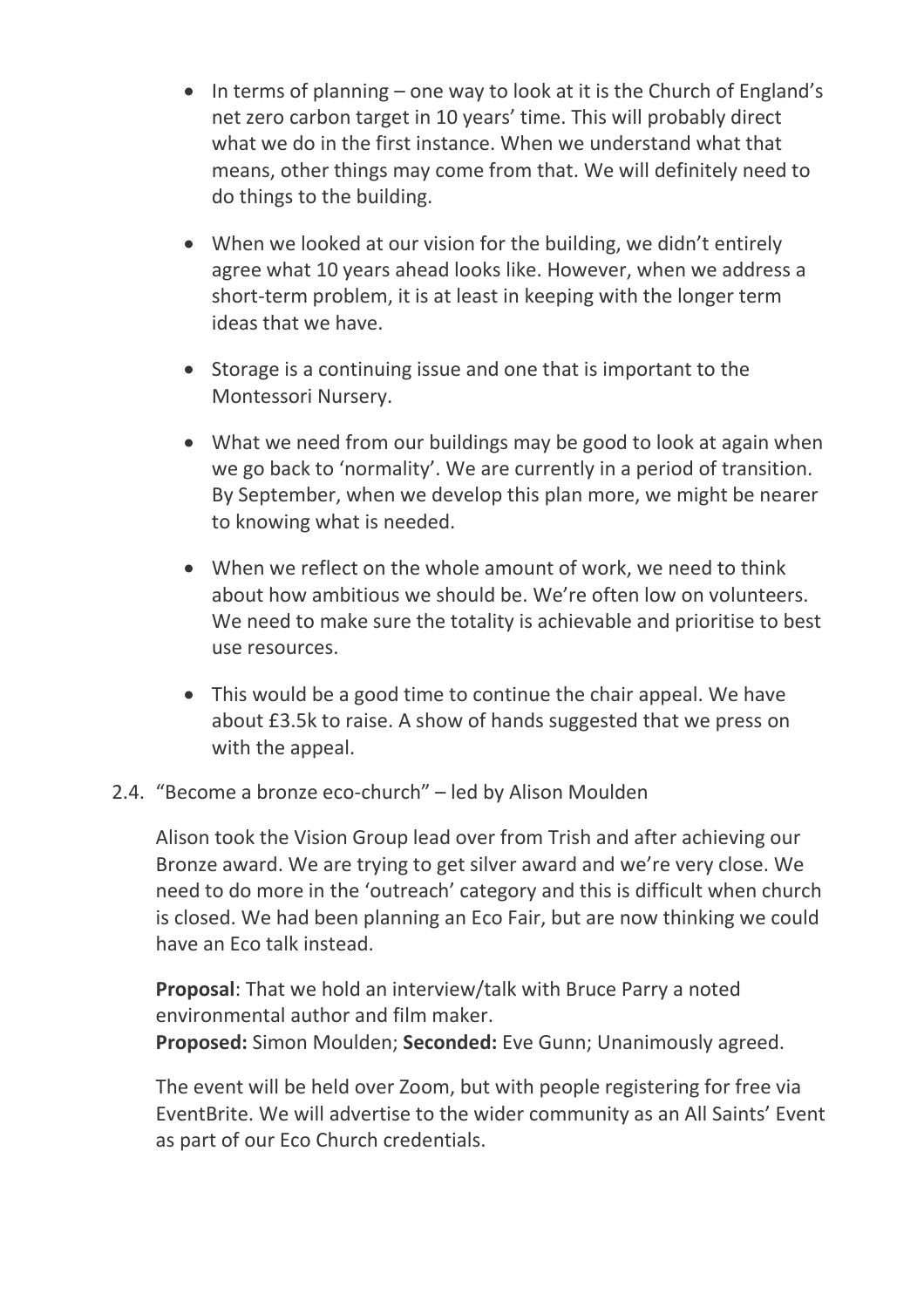### 2.5. Summary

Beverly summarised this part of the meeting commenting that what we had discussed was a good start and that we would encourage the Vision Groups to think more about their goals. We will revisit this as a PCC in September.

Marguerite commented that in the worship survey, 40 people said they'd be prepared to pray for the church. Could we facilitate that somehow?

#### **3. Safeguarding**

3.1. Safeguarding Policy

Julie explained that at this meeting, we needed to adopt the Safeguarding Policy.

**Proposal**: that we adopt the Diocesan Safeguarding Policy and delegate responsibility of it to the Safeguarding Team. **Proposed:** Julie Lodge; **Seconded:** Paddy Payne; Unanimously agreed.

#### 3.2. Montessori Nursery Reopening

The Diocese has given advice on the process PCCs should follow for nurseries opening in church buildings.

**Proposal:** The PCC delegates responsibility to the safeguarding team to check that Montessori have met the criteria for reopening. **Proposed:** Julie Lodge; **Seconded:** Paddy Payne; Unanimously agreed.

### **4. Trusteeship – questions for discussion**

The PCC had all been sent the Trustee Booklet from the Church of England and now had an opportunity to ask questions about it.

Julie as if we were insured against personal liability. **Action: Carolyn** to look at the paperwork in the office.

We agreed that we need to keep a balance between keeping within means and walking in faith. We think we got it right with the chair appeal by saying that we would only proceed once the funds had come in. If the money doesn't come in, we might have to admit that our vision was wrong.

Carolyn commented that we step out in faith when we commit to giving 10% of our giving to our missions.